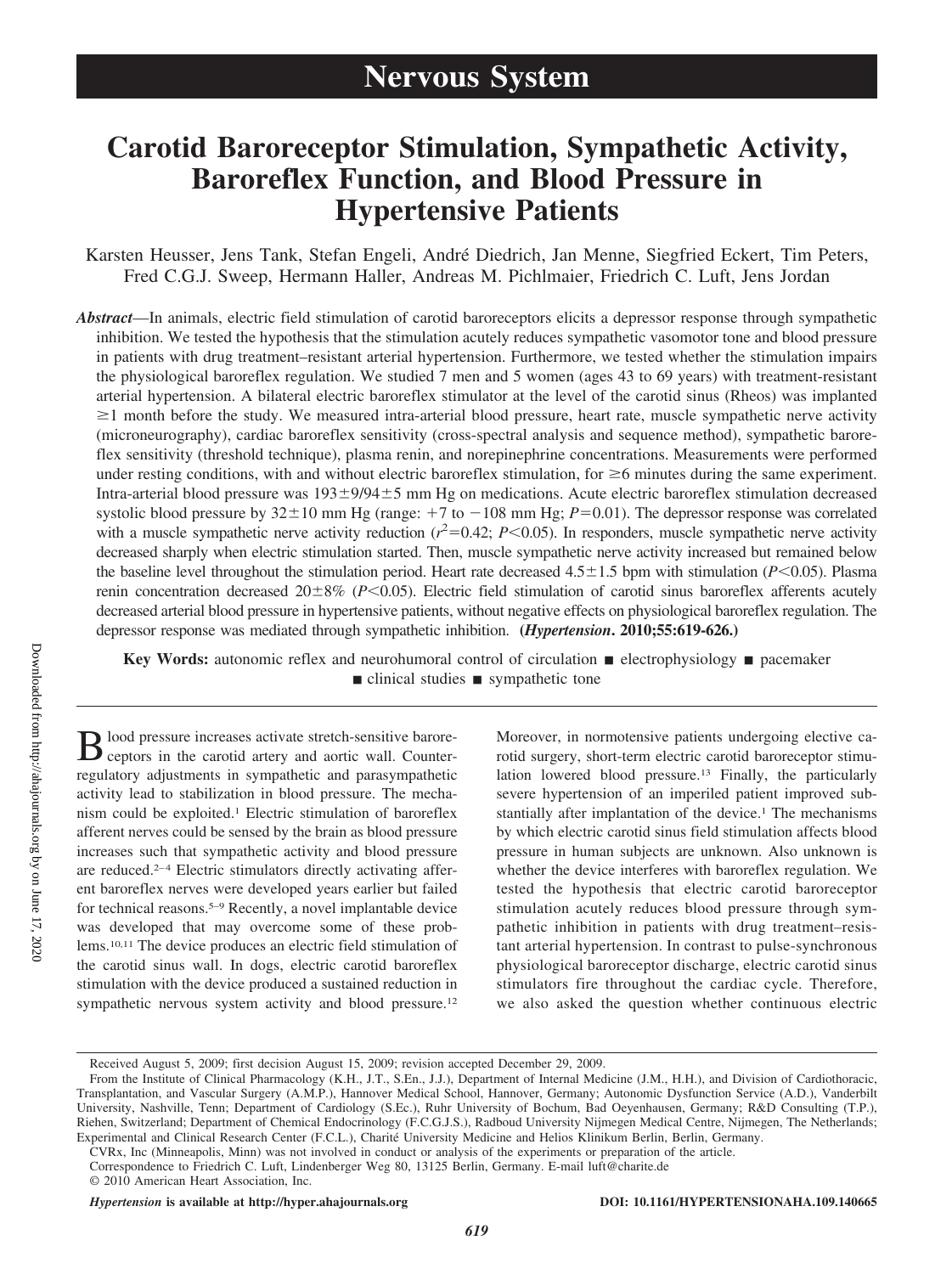| Table 1. | <b>Patient Characteristics</b> |
|----------|--------------------------------|
|          |                                |

| Identification No. | Age, y/Sex | BMI, kg/m | <b>DM</b> | CAD/MI | Stroke/TIA | Antihypertensive Medication                                                                               |
|--------------------|------------|-----------|-----------|--------|------------|-----------------------------------------------------------------------------------------------------------|
|                    | 60/M       | 33        |           |        |            | Metoprolol, valsartan, hydrochlorothiazide, amlodipine,<br>urapidil                                       |
| 2                  | 54/F       | 22        |           |        |            | Nebivolol, ramipril, xipamide, chlorthalidone,<br>nitrendipine, moxonidine                                |
| 3                  | 70/M       | 27        |           |        |            | Bisoprolol, candesartan, torsemide, amlodipine,<br>moxonidine, urapidil                                   |
| 4                  | 64/F       | 29        |           |        |            | Metoprolol, irbesartan, hydrochlorothiazide,<br>furosemide, amlodipine, spironolactone, clonidine         |
| 5                  | 63/M       | 31        |           |        |            | Metoprolol, ramipril, hydrochlorothiazide, torsemide,<br>felodipine, urapidil                             |
| 6                  | 48/M       | 28        |           |        |            | Bisoprolol, enalapril, hydrochlorothiazide, furosemide,<br>lercanidipine, clonidine, moxonidine, urapidil |
| 7                  | 60/F       | 39        |           |        |            | Metoprolol, valsartan, ramipril, hydrochlorothiazide,<br>felodipine, clonidine, moxonidine, minoxidil     |
| 8                  | 43/F       | 23        |           |        |            | Metoprolol, candesartan, furosemide, hydrochlorothiazide,<br>spironolactone, lercanidipine, clonidine     |
| 9                  | 43/M       | 31        |           |        |            | Bisoprolol, telmisartan, torsemide, hydrochlorothiazide,<br>lercanidipine, moxonidine, minoxidil          |
| 10                 | 62/M       | 49        |           |        |            | Candesartan, torsemide, hydrochlorothiazide,<br>lercanidipine, doxazosin                                  |
| 11                 | 60/M       | 30        |           |        |            | Nebivolol, ramipril, candesartan, amiloride,<br>amlodipine, doxazosin, moxonidine, urapidil               |
| $12*$              | 68/F       | 28        |           |        |            | Hydrochlorothiazide, losartan                                                                             |

BMI indicates body mass index; CAD, coronary artery disease; DM, diabetes mellitus; MI, myocardial infarction; TIA, transient ischemic attack; M, male; F, female. \*Patient experienced side effects with other hypertensive drugs.

carotid field stimulation adversely affects physiological baroreflex regulation.

# **Methods**

We studied 7 men and 5 women with treatment-resistant arterial hypertension (ages 42 to 70 years) who were willing to undergo additional testing in the Franz-Volhard Clinical Research Center in Berlin, Germany. All of the patients included in our study had been evaluated previously and treated at specialized hypertension clinics in Berlin, Hannover, or Bad Oeyenhausen, Germany. Device-Based Therapy in Hypertension Trial (DEBuT-HT) was a multicenter, prospective, nonrandomized feasibility trial evaluating the safety and efficacy of electric carotid baroreflex stimulation in patients with drug treatment–resistant hypertension over a period of 3 months (DEBuT-HT, registered at www.clinicaltrials.gov [identifier NCT0071029])). To be eligible for DEBuT-HT, patients had to have  $>160$  mm Hg systolic and/or  $>90$  mm Hg diastolic blood pressure despite treatment with  $\geq$ 3 antihypertensive medications at full doses, including a diuretic. All of the patients were judged to be compliant. Participants were excluded if they had baroreflex failure, significant orthostatic hypotension, atrial fibrillation, valvular heart disease, or secondary hypertension. Patients with evidence for obstructive sleep apnea were excluded. However, formal sleep studies were not mandatory. Other exclusion criteria were carotid atherosclerosis with 50% stenosis, previous surgery or radiation in the carotid sinus region, currently implanted electric medical devices, dialysis, or pregnancy. The Charité Institutional Review Board approved our study, and all of the patients gave written informed consent.

#### **Implantation of the Baroreflex Stimulator**

The Rheos Baroreflex Hypertension Therapy System (CVRx, Inc) consists of an internal programmable pulse generator, 2 electrode leads, and 2 field electrodes. Stimulation of the vessel wall in the carotid sinus region is thought to lead to the excitation of neural fibers located in the adventitia and media of the artery directly under the cathode. The device delivers rectangular pulses with intensities between 0.0 and 7.5 V. Moreover, the temporal pattern of electric impulses may be adjusted in terms of duration, frequency, and grouping.

The surgical procedure has been described in detail elsewhere.<sup>10,11</sup> Briefly, the neck was incised on both sides to expose the carotid bifurcation. Intraoperatively, several electrode positions at the level of the carotid bifurcation were tested to identify a suitable electrode position. Once the location eliciting optimal hemodynamic response had been identified, the electrode was sutured in place. The internal pulse generator was placed in a subcutaneous pocket and the leads were tunneled subcutaneously. Similar to a cardiac pacemaker, pulse generator settings could be programmed transcutaneously. Because animal studies suggested that electric stimulation might interfere with wound healing, the stimulator remained switched off for the first month after implantation. Then, patients presented to the respective study site for dose-response testing and determination of individual stimulator settings eliciting the best blood pressure reduction without causing pharyngeal discomfort or coughing. The impulse width was 480  $\mu$ s with a stimulation frequency between 20 and 100 Hz. The stimulation amplitude ranged between 4.0 and 7.0 V.

## **Cardiovascular and Sympathetic Measurements**

We conducted our measurements  $\geq 1$  month after device implantation after an overnight fast in the morning hours. During the test, patients remained in the supine position. An ECG was continuously recorded (Niccomo, Medis GmbH). Beat-by-beat arterial blood pressure was measured through an indwelling catheter in the radial or brachial artery. Noninvasive finger blood pressure recording was used in 2 patients (Finapres, TNO) and adjusted against brachial oscillometric blood pressure measurements (Dinamap, Critikon). Muscle sympathetic nerve activity (MSNA) was recorded from the right peroneal nerve (Nerve Traffic Analyzer 662C-3, Biomedical Engineering Department, University of Iowa), as described previously.14 In 1 patient we were not able to find a suitable recording

**Patients**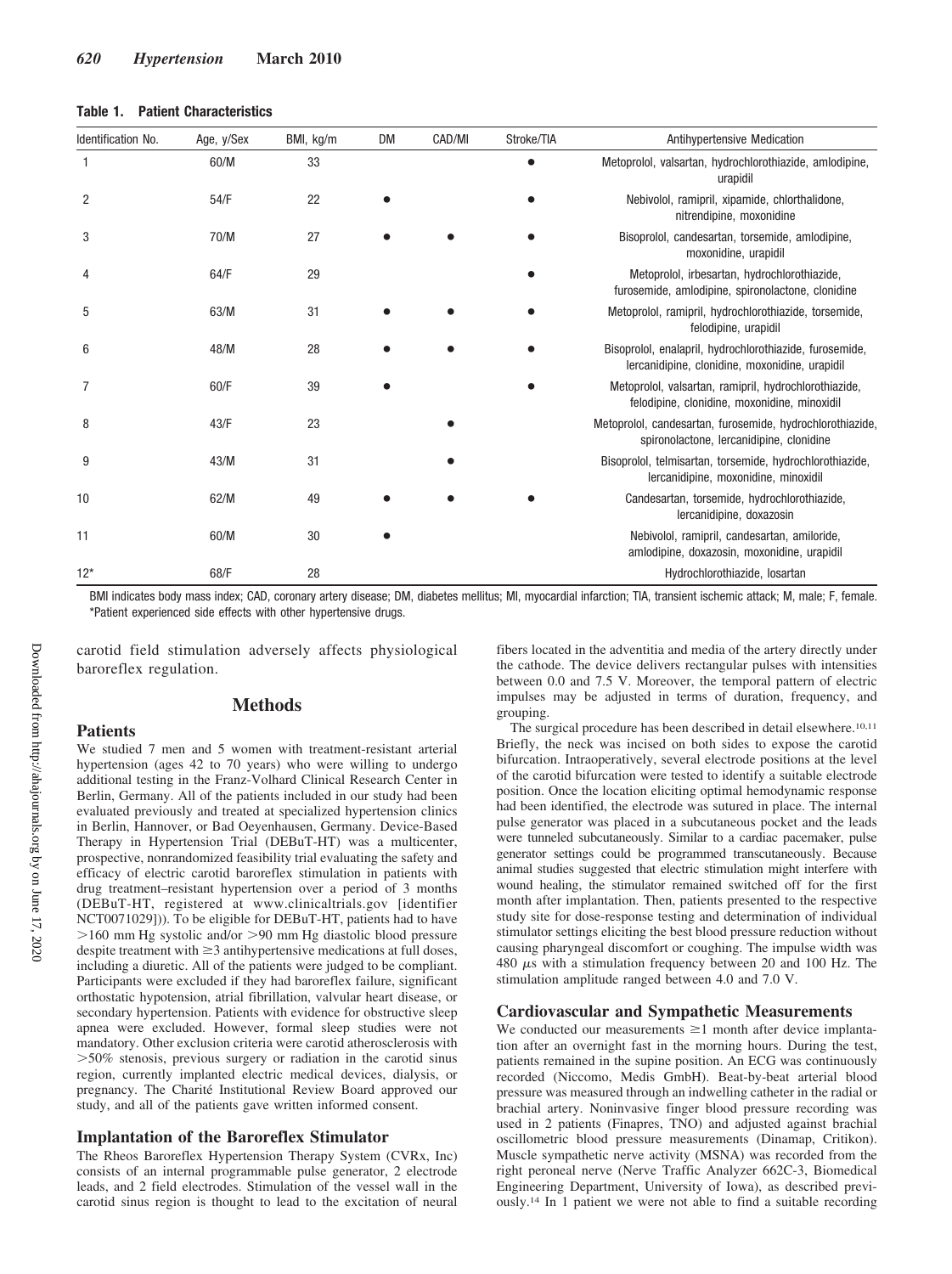**Table 2. Individual Hemodynamic Variables**

| Identification<br>No. | SBP.<br>mm Hg | DBP.<br>mm Hg | HR.<br>bpm | MSNA,<br><b>Bursts</b><br>per<br>min | MSNA,<br><b>Bursts</b><br>per 100<br><b>Heartbeats</b> | MSNA,<br>au/min |
|-----------------------|---------------|---------------|------------|--------------------------------------|--------------------------------------------------------|-----------------|
| 1                     | 161           | 81            | 63         | 61.8                                 | 98.7                                                   | 5.75            |
| 2                     | 187           | 97            | 81         | 54.3                                 | 66.8                                                   | 3.59            |
| 3                     | 169           | 67            | 58         | 11.2                                 | 19.3                                                   | 0.27            |
| 4                     | 223           | 101           | 66         | 36.4                                 | 54.8                                                   | 1.76            |
| 5                     | 230           | 94            | 80         | 27.7                                 | 34.8                                                   | 1.32            |
| 6                     | 177           | 101           | 97         | 59.3                                 | 61.4                                                   | 1.78            |
| $\overline{7}$        | 210           | 103           | 63         | 42.5                                 | 67.3                                                   | 1.96            |
| 8                     | 132           | 76            | 77         | 34.5                                 | 44.8                                                   | 1.87            |
| 9                     | 216           | 126           | 75         | 47.5                                 | 60.0                                                   | 2.11            |
| 10                    | 199           | 94            | 95         | 47.0                                 | 50.0                                                   | 2.35            |
| 11                    | 186           | 71            | 58         | .                                    | .                                                      | .               |
| 12                    | 229           | 116           | 60         | 36.0                                 | 59.8                                                   | 2.63            |

SBP indicates systolic blood pressure; DBP, diastolic blood pressure; HR, heart rate; au, arbitrary unit; …, no data.

position within the nerve. Data were analog-to-digital converted and analyzed using a program written by one of the authors (A.D.). We determined the following MSNA parameters from the integrated nerve signal: the burst frequency, that is, the number of MSNA bursts per minute; the burst incidence, that is, the number of bursts per 100 heart beats; and the total activity, that is, the area under the bursts per minute as arbitrary units per minute. For estimation of the average burst strength as a measure for the number of action potentials within 1 single burst, we calculated the mean burst area as a quotient between total activity and burst frequency.

After instrumentation, subjects rested for  $\geq$  20 minutes to achieve a stable baseline. Then, the stimulator was switched on for a period of  $\geq$ 14 minutes. At the end of the first 2 periods with stimulation turned on or off, respectively, we obtained venous blood samples in 9 patients for plasma renin and norepinephrine concentration measurements. In 6 patients (patients 1 and 8 through 12), we tested the repeatability of the response to electric baroreflex stimulation by switching the stimulator on and off intermittently in 6- or 9-minute intervals.

To assess chronic blood pressure responses to baroreceptor stimulation, we obtained 24-hour recordings by oscillometric measurements at the upper arm (SpaceLabs Healthcare) before and at the end of a continuous stimulation period of  $\geq$ 4 months. We did not obtain microneurography data at these points in time. To allow for comparison between acute and chronic responses, individual antihypertensive medication and stimulation parameters were kept constant throughout the study.

# **Heart Rate Variability**

Power spectral density of heart rate variability (HRV) was estimated from 5-minute recordings of RR intervals during spontaneous breathing with the fast Fourier transformation– based Welch algorithm. Total power, power in the low-frequency range (LF: 0.04 to  $0.15$  Hz), high-frequency range (HF: 0.15 to  $0.40$  Hz), and the LF to HF ratio (LF/HF) were calculated according to the task force recommendations.15 Two patients were excluded from the analysis because of premature beats and 1 because of artifacts in the ECG signal.

#### **Baroreflex Heart Rate Regulation**

Spontaneous baroreflex sensitivity was calculated as the slope of the linear regression line between systolic blood pressures and subsequent RR intervals (within the same or the next heart beat) using the sequence technique.<sup>16,17</sup> Sequences with  $\geq 3$  intervals, 0.5-mm Hg



**Figure 1.** A, Original recordings showing arterial blood pressure (ABP) and MSNA recordings in patient 9. When the stimulator was switched on (upper panel), ABP and MSNA acutely decreased and remained decreased during 9 minutes of continued stimulation. After this period, the stimulator was switched off (lower panel). ABP and MSNA returned to the baseline level. B, Mean responses showing average arterial blood pressure (ABP), heart rate (HR), and MSNA responses in patient 9 over 6 cycles of alternating stimulation. During each cycle, the stimulator remained off for 9 minutes and was then switched on for 9 minutes.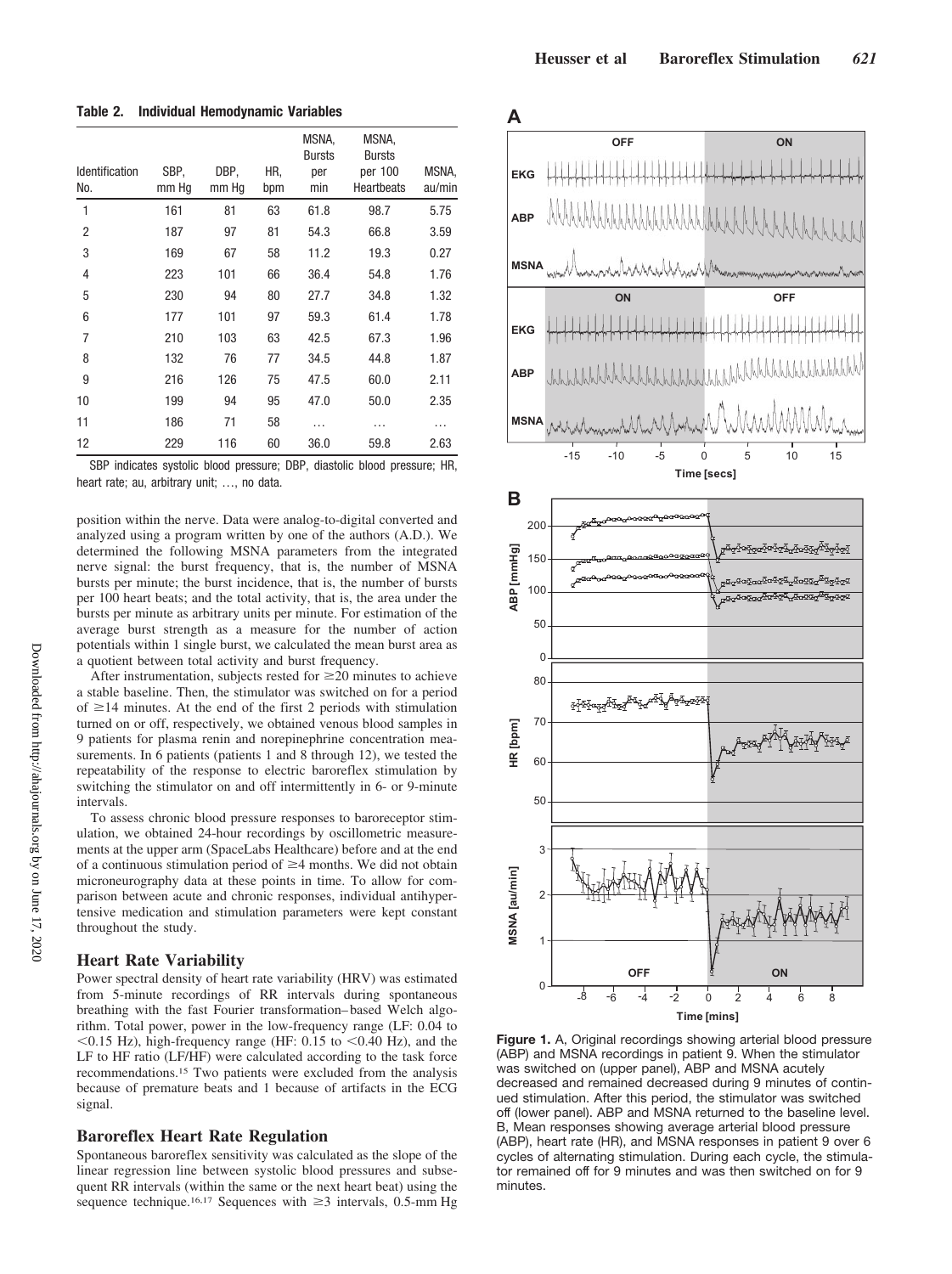

**Figure 2.** Response repeatability: systolic, mean, and diastolic arterial blood pressure (ABP) and relative total MSNA over time in patient 12. Each time the stimulator was switched on, ABP and MSNA decreased acutely and remained suppressed throughout the stimulation period.

# **Results**

blood pressure changes, and 5-ms RR interval changes were analyzed only if the correlation coefficients were  $>0.85$ . Moreover, we determined the total number of sequences and the number of significant sequences. In addition, we determined baroreflex sensitivity using cross-spectral analysis between RR intervals and systolic blood pressure variability in the low-frequency band if the coherence in the frequency band was  $>0.5^{18}$  Both methods were applied to 5-minute recordings during spontaneous breathing. Two patients were excluded from the analysis because of premature beats.

# **Sympathetic Baroreflex Sensitivity**

We assessed sympathetic baroreflex sensitivity using the threshold technique as described by Kienbaum et al.19 The method quantifies the percentage of cardiac cycles associated with a sympathetic burst for a given diastolic blood pressure. Then, sympathetic baroreflex sensitivity can be calculated as quotient of changes in burst incidence and diastolic blood pressure.

# **Statistical Analysis**

All of the data are expressed as mean $\pm$ SEM. Intraindividual differences were compared by the paired *t* test. The relationship between measurements was assessed by correlation analysis. A value for *P*<0.05 was considered significant.

**Table 3. Individual Changes in Hemodynamic Variables**

Baseline characteristics of our patients are given (Tables 1 and 2). Serum creatinine was  $103 \pm 7$   $\mu$ mol/L in men and  $81 \pm 5$  µmol/L in women. The left ventricular ejection fraction was  $61\pm3\%$ , and the heart failure class according to the New York Heart Association was II or less. All of the patients were in sinus rhythm. Intra-arterial blood pressure on medications with the stimulator switched off was  $193\pm9/$  $94\pm5$  mm Hg. Original recordings of a patient who responded to carotid baroreflex stimulation are shown (Figure 1A). In this patient, MSNA in terms of burst frequency, burst incidence, total MSNA, and burst area (mean area of a single burst) decreased sharply when electric baroreflex stimulation was begun. Then, MSNA increased but remained below the baseline level throughout the stimulation period (Figure 1B). The reduction in sympathetic activity was followed by decreased blood pressure after a few seconds. When the stimulator was switched off, MSNA increased immediately above the baseline level and then returned to the baseline level. Again, the change in sympathetic activity was followed

|                       |                     |                     |                  | $\Delta$ MSNA            |                              |          |                            |                |
|-----------------------|---------------------|---------------------|------------------|--------------------------|------------------------------|----------|----------------------------|----------------|
| Identification<br>No. | $\Delta$ SBP, mm Hg | $\Delta$ DBP, mm Hg | $\Delta$ HR, bpm | <b>Bursts</b><br>per min | Bursts per 100<br>Heartbeats | au/min   | $10^{-3}$ au<br>per Burst* | Stimulation, V |
| $\mathbf{1}$          | $-12$               | $-5$                | $-1$             | $-0.8$                   | $+0.8$                       | $-0.37$  | $-4.85$                    | 5.5            |
| $\overline{2}$        | $-7$                | $-4$                | $-3$             | $+3.0$                   | $+5.9$                       | $+0.58$  | 6.66                       | 5.0            |
| 3                     | $+7$                | $+2$                | $-1$             | $+1.8$                   | $+3.4$                       | $+0.08$  | 2.62                       | 6.0            |
| 4                     | $+1$                | $-1$                | $-1$             | $-6.6$                   | $-9.2$                       | $-0.26$  | 1.83                       | 5.0            |
| 5                     | $-88$               | $-32$               | $-13$            | $-1.2$                   | $+5.0$                       | $-0.12$  | $-2.50$                    | 4.0            |
| 6                     | $-22$               | $-16$               | $-4$             | $-2.2$                   | $+0.6$                       | $+0.58$  | 11.23                      | 6.0            |
| $\overline{7}$        | $-24$               | $-9$                | $\bf{0}$         | $-4.2$                   | $-6.9$                       | $-0.29$  | $-2.58$                    | 7.0            |
| 8                     | $-27$               | $-15$               | $-6$             | $-10.5$                  | $-11.2$                      | $-0.97$  | $-16.89$                   | 4.5            |
| 9                     | $-54$               | $-35$               | $-10$            | $-9.5$                   | $-1.6$                       | $-0.50$  | $-1.94$                    | 7.0            |
| 10                    | $-9$                | $-1$                | $-3$             | $+1.0$                   | $+2.0$                       | 0.00     | $-0.98$                    | 7.0            |
| 11                    | $-35$               | $-14$               | $-14$            | $\cdots$                 | $\cdots$                     | $\cdots$ | $\cdots$                   | 6.0            |
| 12                    | $-108$              | $-45$               | $+1$             | $-16.5$                  | $-28.1$                      | $-1.56$  | $-18.02$                   | 5.0            |

SBP indicates systolic blood pressure; DBP, diastolic blood pressure; HR, heart rate; au, arbitrary unit; …, no data.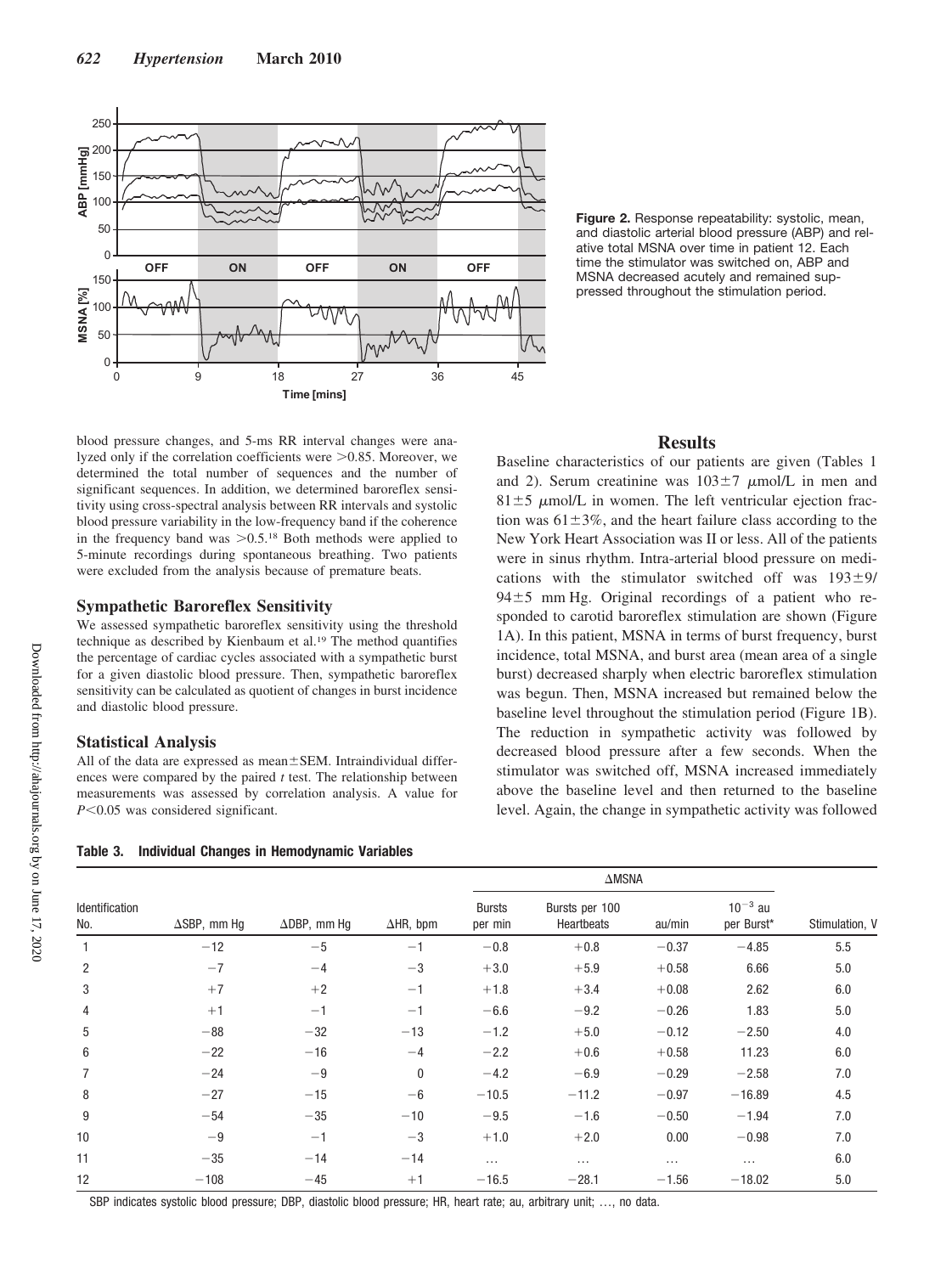

**Figure 3.** Relationship between changes in sympathetic activity and arterial pressure. Top, Correlation between changes in systolic blood pressure (SBP) and MSNA (mean values of measurements taken at the end of the short-term stimulation off/on periods). Bottom, Correlation between changes in systolic blood pressure and venous norepinephrine (NE) concentration (taken at the end of off/on periods of  $\geq$ 14 minutes in duration).

within a few seconds by a concomitant blood pressure increase. The response was repeatable. MSNA and blood pressure reduction occurred each time when the stimulator was turned on as shown (Figure 2) for another subject.

Individual changes in blood pressure, heart rate, and MSNA to acute electric baroreflex stimulation are displayed (Table 3). On average, systolic blood pressure decreased  $32 \pm 10$  mm Hg (range:  $+7$  to  $-108$  mm Hg;  $P=0.01$ ), and heart rate was lowered  $4.5 \pm 1.5$  bpm with electric baroreflex stimulation  $(P<0.05)$ . The reduction in systolic blood pressure was correlated with the reduction in burst frequency  $(r^2=0.45; P<0.05)$ , total activity  $(r^2=0.42; P<0.05)$ , and burst area  $(r^2=0.44; P<0.05)$  but not with burst incidence  $(r^2=0.17; P=0.21)$ . We observed similar correlations between reductions in diastolic blood pressure and MSNA (burst frequency:  $r^2 = 0.42$ ,  $P < 0.05$ ; total activity:  $r^2 = 0.34$ ,  $P=0.06$ ; burst incidence:  $r^2=0.14$ , *P* value not significant; burst area:  $r^2$ =0.23, *P* value not significant). Blood pressure changes were also correlated or tended to correlate with reduction in norepinephrine plasma levels  $(r^2=0.38, P=0.07)$ for systolic and  $r^2$ =0.45, *P*<0.05 for diastolic blood pressure; Figure 3), whereas the numeric norepinephrine decrease with stimulation did not reach statistical significance

**Table 4. Heart Rate Variability Measures With and Without Electrical Baroreflex Stimulation**

| Parameter   | Stimulation Off | Stimulation On  |        |
|-------------|-----------------|-----------------|--------|
| TP, ms      | $590 + 123$     | $903 + 267$     | < 0.10 |
| LF, ms      | $183 + 49$      | $285 + 94$      | < 0.08 |
| HF, ms      | $65 + 20$       | $113 + 52$      | 0.20   |
| LF:HF ratio | $6.21 \pm 2.03$ | $4.32 \pm 1.86$ | 0.45   |
|             |                 |                 |        |

Values are mean $\pm$ SEM. TP indicates total power of heart rate variability.

 $(341 \pm 41 \text{ versus } 290 \pm 48 \text{ ng/L}; P=0.12)$ . Plasma renin concentration was lowered by  $20 \pm 8\%$  with electric baroreflex stimulation  $(9.6 \pm 2.1 \text{ versus } 6.9 \pm 1.8 \text{ ng/L}; P < 0.05)$ .

Chronic 24-hour blood pressure decreased significantly (systolic pressure:  $-10\pm 12$  mm Hg;  $P<0.05$ ) or tended to do so (diastolic pressure:  $-6\pm10$  mm Hg;  $P=0.08$ ). Changes in chronic 24-hour blood pressure correlated with the acute blood pressure response in the laboratory  $(r^2=0.33)$  for systolic and  $r^2$ =0.35 for diastolic blood pressure; *P*<0.05 for both).

Electrical baroreflex stimulation tended to increase HRV in terms of total and LF power. HF power and the LF/HF ratio did not change (Table 4). Baroreflex heart rate regulation determined by cross-spectral analysis and sequence technique did not worsen with baroreflex stimulation (Table 5 and Figure 4A and 4B). Even with several repeated stimulations, baroreflex heart rate regulation did not deteriorate (Figure 5). The number of total sequences (off:  $7\pm1$  sequences per minute; on:  $6\pm 1$  sequences per minute), as well as the number of significant sequences (off:  $6\pm 1$  sequences per minute; on:  $5\pm1$  sequences per minute), was not significantly altered by the stimulation. The sympathetic baroreflex sensitivity was  $-2.00\pm0.38\%$ /mm Hg with the stimulator turned off and  $-1.92\pm0.43\%$ /mm Hg with the stimulator turned on (*P* value not significant).

### **Discussion**

The main finding of our study is that electric field stimulation of carotid baroreceptors acutely reduced sympathetic nerve activity in a subgroup of patients with refractory arterial hypertension. The reduction in sympathetic activity was associated with decreases in plasma renin concentration and blood pressure. Moreover, electric field stimulation of carotid baroreceptors throughout the cardiac cycle did not impair physiological baroreflex control, and our patients did not report symptoms suggestive of baroreflex dysfunction. Baroreflex regulation of heart rate and MSNA were maintained at lower blood pressure levels, implying a leftward shift of the baroreflex curves and their operating points. The findings provide a mechanism mediating the blood pressure

**Table 5. Cardiac Baroreflex Measures With and Without Electrical Baroreflex Stimulation**

| Parameter                    | Stimulation Off | Stimulation On  |        |
|------------------------------|-----------------|-----------------|--------|
| BRS <sub>LE</sub> , ms/mm Hg | $4.68 \pm 1.17$ | $8.29 \pm 2.77$ | < 0.09 |
| $BRS_{HS}$ , ms/mm Hq        | $3.00 \pm 0.49$ | $3.96 \pm 0.75$ | < 0.08 |
| $BRS_{DS}$ , ms/mm Hg        | $3.97 \pm 0.81$ | $5.19 \pm 1.22$ | 0.08   |

Values are mean $\pm$ SEM. BRS indicates baroreflex sensitivity; US, up sequences (sequence analysis); DS, down sequences (sequence analysis).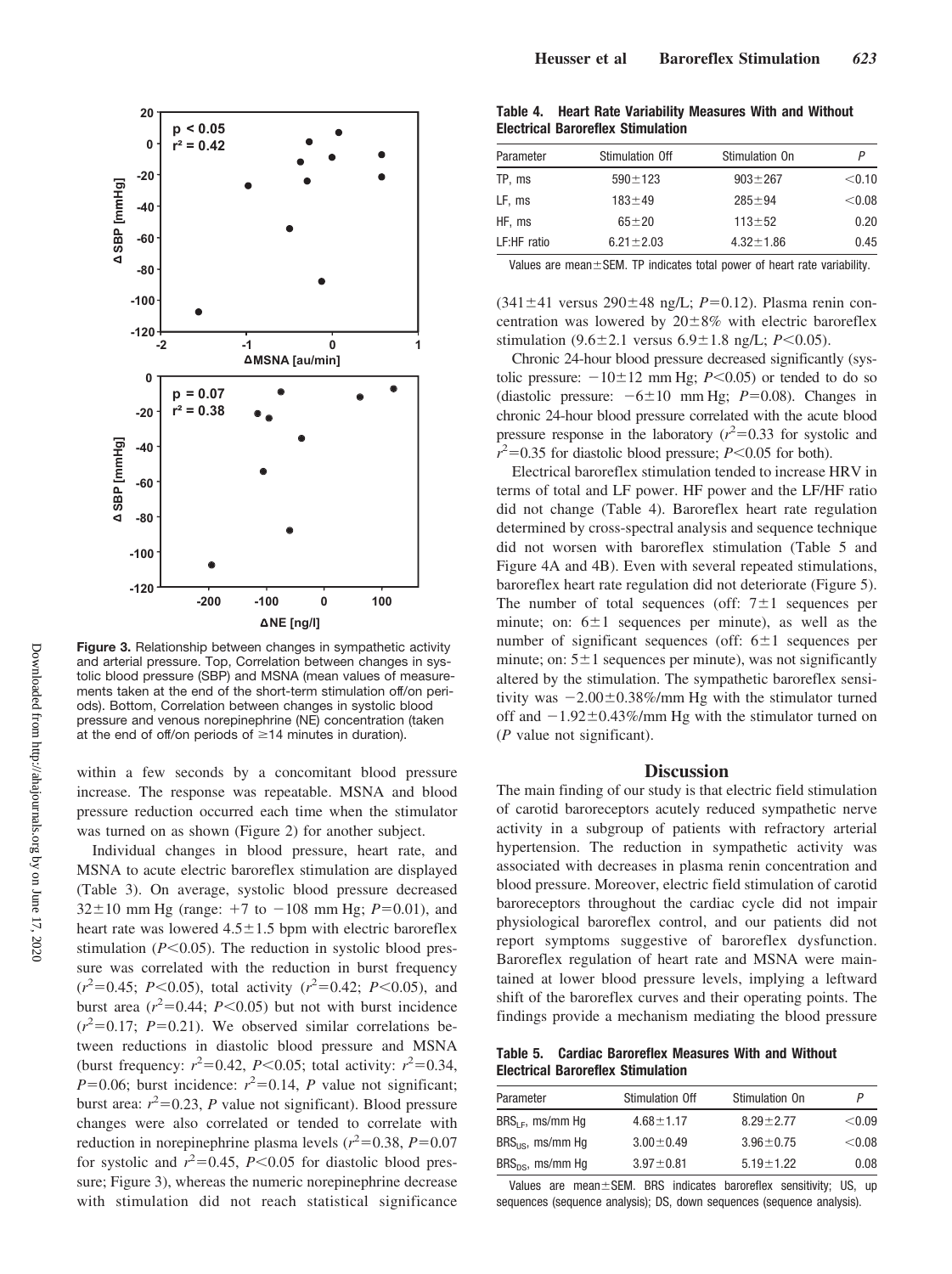

**Figure 4.** A, Baroreflex sensitivity: individual and mean changes in baroreflex sensitivity determined by cross-spectral analysis in the low-frequency band. B, Baroreflex sensitivity: individual and mean changes in baroreflex sensitivity determined by the sequence technique.

response to electric field stimulation of the carotid baroreceptors and provide unique insight into human baroreflex physiology.

We used microneurography to monitor changes in centrally generated sympathetic activity. The method determines sympathetic vasomotor tone in human subjects.20,21 Electric baroreflex stimulation rapidly decreased MSNA and blood pressure. A similar response was observed previously in 4 patients in whom baroreflex afferent nerves were directly stimulated.2,3 It is possible that electric field stimulation of the wall of the proximal internal carotid artery is superior to



**Figure 5.** Baroreflex sensitivity in the patient with the highest number of repeated stimulations (7 V, bilateral, gray areas). Arrows, Up and down sequences; circles, cross-spectral analysis. During the fifth stimulation, low-frequency oscillations of arterial pressure and heart rate were virtually absent. Therefore, the cross-spectral measure is missing.

direct stimulation of the carotid sinus nerve because it may coactivate efferent sympathetic fibers that increase baroreceptor sensitivity.22 Given the anatomic position of the field electrode, chemoreflex afferents may be spared.23,24

The stimulation resulted in concomitant reductions in sympathetic nerve activity and blood pressure strongly suggesting a centrally mediated response. Similarly, sympatholytic medications acting in the brain, such as clonidine, reduce sympathetic nervous system activity and blood pressure.<sup>25–27</sup> The hypothesis that blood pressure reduction is mediated through the central nervous system is further supported by the time course of the response. Normally, blood pressure reduction elicits a baroreflex-mediated increase in heart rate and in circulating renin concentrations.28 –31 The latter response is mediated mainly through renal sympathetic activation. Instead, we observed reductions in heart rate and suppression of renin release with electric carotid baroreflex stimulation. Together, our observations suggest that electric field stimulation of carotid baroreceptors acutely attenuates sympathetic activation of vasculature, heart, and kidney. Blood pressure responses to acute baroreceptor stimulation were variable among patients, and they were related to the change in sympathetic activity. The finding is compatible with data from patients treated with direct carotid sinus nerve stimulation.<sup>2,3</sup> The authors suggested that poor blood pressure responses may be explained by reduced sympathoinhibition.3 In our study, both MSNA burst number and burst strength responded to electric carotid sinus stimulation. However, these measures did not always change in parallel. Theoretically, the reduction in burst strength could result from a reduction in the number of recruited sympathetic nerve fibers. Another explanation could involve decreased discharge frequency of an unchanged sympathetic nerve fiber number.

Compared with the reduction in sympathetic nerve activity, heart rate responses were rather small. Resting heart rate and its variability are primarily under parasympathetic control. Because parasympathetic heart rate regulation deteriorates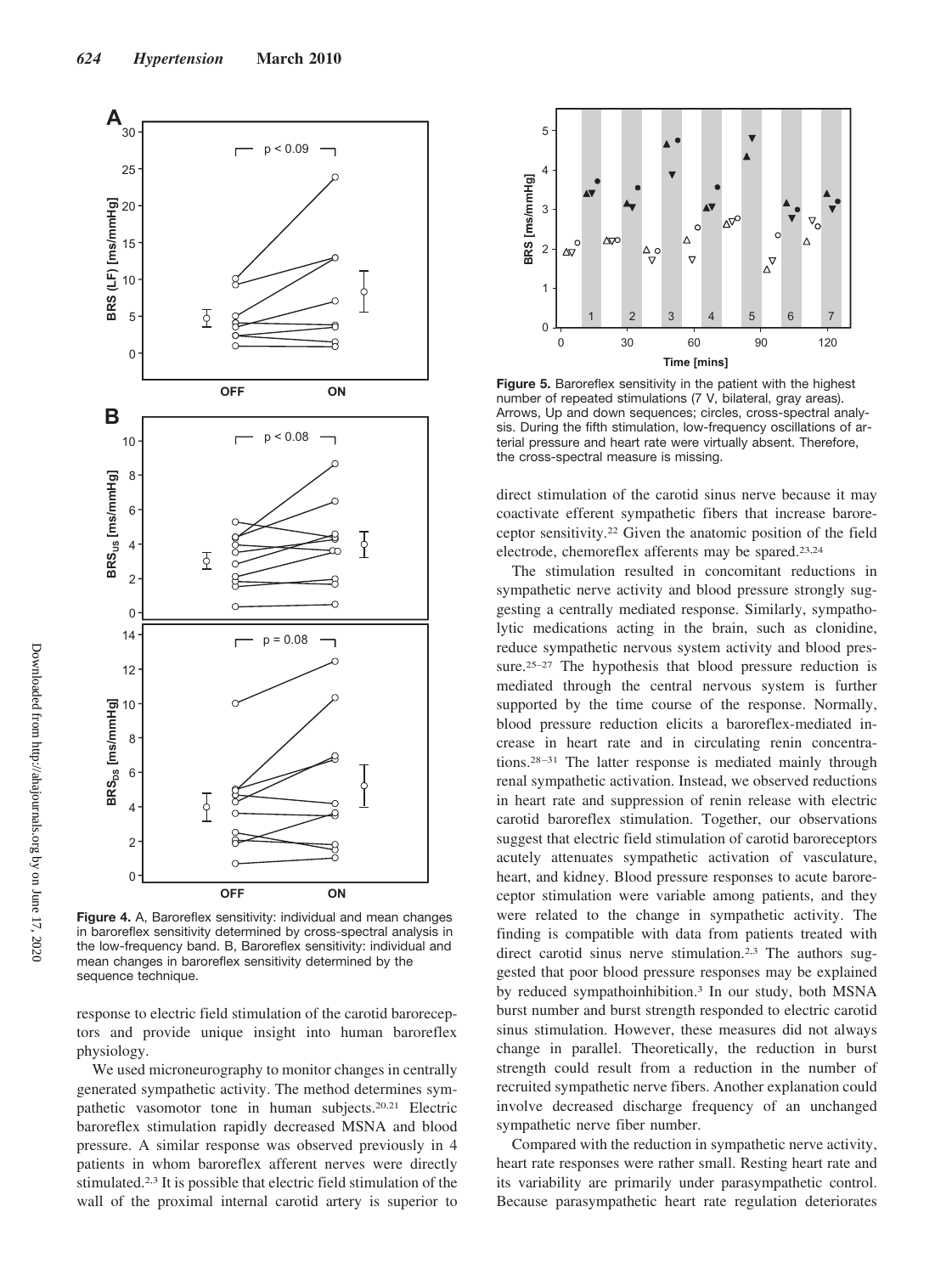with age and more so in patients with arterial hypertension, the heart rate reduction that can be achieved with baroreflex stimulation may be limited. Indeed, patients in our study exhibited low resting heart rate variability. However, in some patients, heart rate reduction may have contributed to the depressor response (Figure 3).

Continuous nonphysiological electric stimulation might disturb the function of peripheral or central components of the arterial baroreflex and cause a condition resembling baroreflex failure.32,33 This clinical state was an exclusion criterion for DEBuT-HT, and carotid sinus stimulation did not cause baroreflex deficits, as judged by different methods. If anything, in a few patients the baroreflex sensitivity increased, which could be because of true improvement in baroreflex function with an increase in the maximal slope of the sigmoidal baroreflex curve or by a shift of the operating point to the steeper portion of the curve.

Whether arterial baroreflexes affect long-term control of sympathetic activity and arterial blood pressure is controversial.12,30,34,35 Authorities believed that the baroreflex is not involved in long-term arterial blood pressure control.30,36 Indeed, the baroreflex was thought to reset almost completely to the prevailing arterial blood pressure level, which would exclude a chronic effect on sympathetic activity and blood pressure. However, more recent studies in animals suggest that baroreflex mechanisms can drive a sustained increase in blood pressure.31 Furthermore, electric carotid baroreceptor stimulation chronically reduced blood pressure in dogs.12 Our data indicate that a patient's response to acute carotid sinus stimulation may predict chronic reductions in ambulatory blood pressure to a certain degree. The hypothesis that carotid baroreceptor stimulation improves human blood pressure in the long term is currently being tested in a randomized and double-blind clinical trial (www.clinicaltrials.gov identifier NCT00442286). The decrease in plasma renin concentration that we observed with baroreceptor stimulation is promising given the important contribution of the renin-angiotensin system in sodium balance and long-term blood pressure control.28,34,37

Heterogeneity in the contribution of baroreflex and sympathetic nervous system mechanisms to blood pressure may have contributed to variability in the response to carotid sinus stimulation in our subjects. Anatomic and functional properties of the carotid sinus, as well as the implantation procedure, may also play a role. These mechanisms should be investigated in more detail before the technology is widely adopted in clinical practice.

Remarkably, the nonphysiological stimulation mode was not associated with sympathetic or cardiac baroreflex dysfunction. The finding suggests that the plasticity of the nervous system allows for a relatively crude electric stimulus to be processed in the complex baroreflex circuit. Similarly, the abnormal and in many ways impoverished input provided by cochlear implants nonetheless restores hearing in deaf people.38 Nevertheless, on the basis of experimental data,39 we and others<sup>23</sup> suggest that a more physiological discharge pattern of a carotid sinus stimulator with coupling to the cardiac cycle could be beneficial. For example, electric discharges could be linked to the systolic blood pressure

upstroke using electrocardiography or thoracic impedance as a feedback. These measures could save battery life and, perhaps, improve efficacy.

Our investigation has limitations. The study relied on DEBuT-HT, which was designed as a nonrandomized feasibility trial without a control group. Therefore, our findings on long-term blood pressure control should be interpreted with caution. Furthermore, the number of patients enrolled in our study was relatively low. Baroreflex measurements relied on spontaneous blood pressure changes, which may have limitations in patients with high MSNA. In these patients, the baroreflex may operate near its threshold in a nonlinear portion of the baroreflex curve. Finally, antihypertensive medication, which, for clinical reasons, had to be continued, could have affected our results.

## **Perspectives**

Electric field stimulation of carotid sinus baroreflex afferents acutely decreases arterial blood pressure in a subgroup of patients with treatment-resistant arterial hypertension on  $\leq 8$ antihypertensive drugs while leaving baroreflex function undisturbed. The depressor response is mediated through sympathetic inhibition. Although electric carotid sinus stimulation is not linked with the cardiac cycle, baroreflex regulation of heart rate and sympathetic vasomotor tone appears to be maintained. Moreover, our study might also suggest that acute responses to electric carotid sinus stimulation predict long-term efficacy. The role of the sympathetic nervous system with chronic treatment should be examined in future studies. The approach may have use in the treatment of hypertensive patients not responding to or not tolerating antihypertensive medications.

## **Sources of Funding**

This substudy was investigator initiated and was solely supported by local funding, infrastructure and salary lines from the Experimental and Clinical Research Center.

## **Disclosures**

During parts of study, T.P. was employed by CVRx, Inc. S.En., J.M., S.Ec., T.P., H.H., F.C.L., and J.J. participated as investigators in the Device-Based Therapy in Hypertension Trial. F.C.L. served as scientific advisor for CVRx, Inc.

## **References**

- 1. Mohaupt MG, Schmidli J, Luft FC. Management of uncontrollable hypertension with a carotid sinus stimulation device. *Hypertension*. 2007;50: 825– 828.
- 2. Wallin BG, Sundlof G, Delius W. The effect of carotid sinus nerve stimulation on muscle and skin nerve sympathetic activity in man. *Pflugers Arch*. 1975;358:101–110.
- 3. Delius W, Wallin G, Hallen A, Sundlof G. Recording of sympathetic nervous system activity in man during electric stimulation of carotid-sinus nerves [in German]. *Verh Dtsch Ges Kreislaufforsch*. 1973; 39:240 –243.
- 4. Drews JA, Stansel HC Jr, Glenn WW. Carotid sinus nerve stimulation: studies on the mechanism of the hypotensive response. *Vasc Surg*. 1968;  $2:78 - 87.$
- 5. Peters TK, Koralewski HE, Zerbst E. The principle of electrical carotid sinus nerve stimulation: a nerve pacemaker system for angina pectoris and hypertension therapy. *Ann Biomed Eng*. 1980;8:445– 458.
- 6. Rothfeld EL, Parsonnet V, Raman KV, Zucker IR, Tiu R. The effect of carotid sinus nerve stimulation on cardiovascular dynamics in man. *Angiology*. 1969;20:213–218.